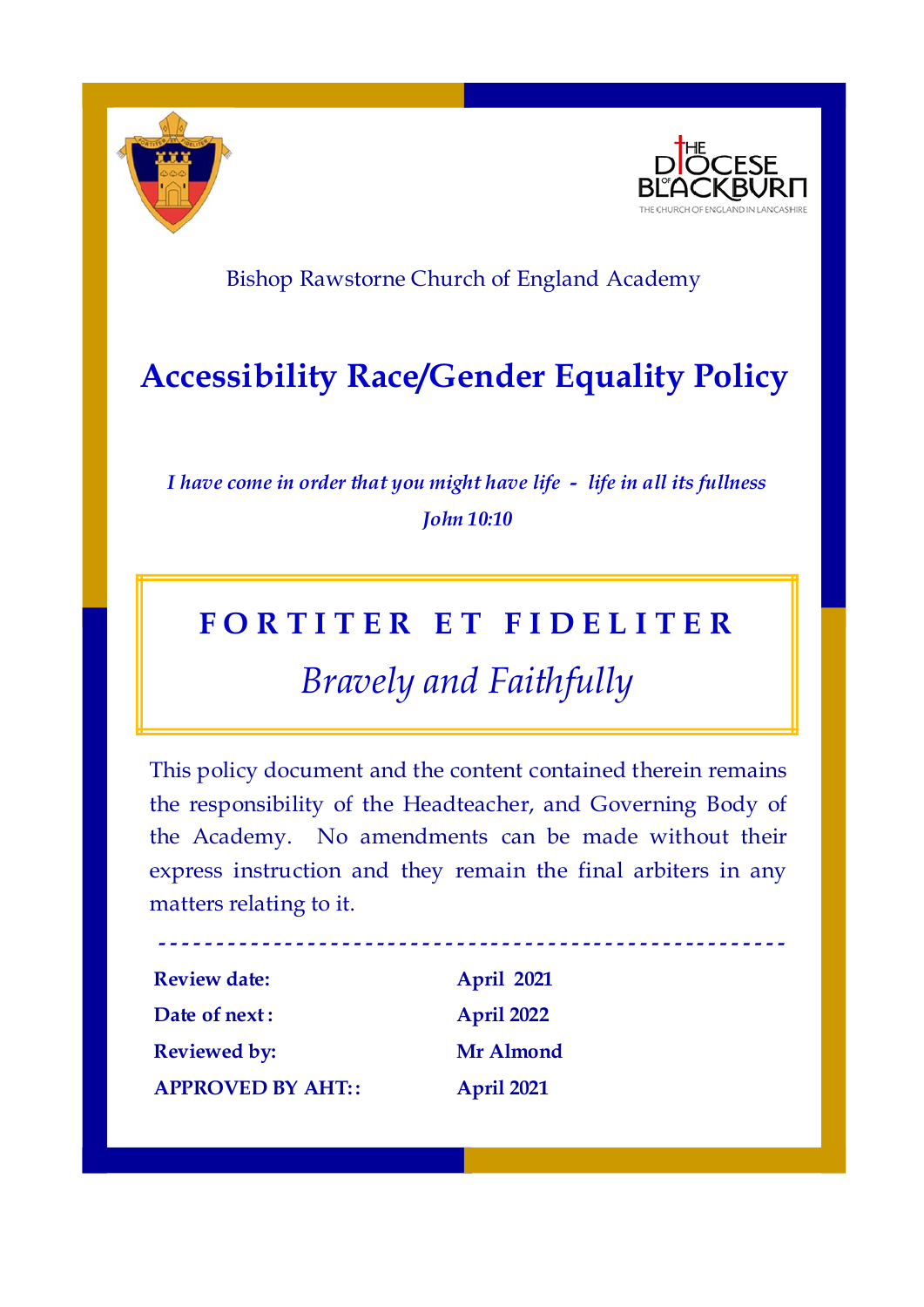#### **Definition of Disability**

Disability is defined by the Disability Discrimination Act 1995 (DDA)

#### *'A person has a disability if he or she has a physical or mental impairment that has a substantial and long-term adverse affect on his or her ability to carry out normal day to day activities.'*

#### **Key Objective**

We at Bishop Rawstorne are committed to providing a rich and inclusive environment. To enable all students to participate fully in the School Community by identifying and eliminating barriers that could prevent this.

It is our intention through our accessibility plan and policy:

To continue to reduce and eliminate barriers to access to the curriculum and to full participation in the school community for students, and prospective students with a disability.

In order to achieve our objective we will need to continue to develop three key areas in School:

- Access to the curriculum
- Access to the physical environment
- Access to information

#### **Access to the Curriculum**

In order to reach our objective to ensure that all students achieve their full potential we will:

• Ensure that transitional issues are addressed and relevant information is collected and disseminated to all colleagues - this will be undertaken by the Heads of Year, the SENCO, DSL's and members of SLT.Ensure that students participate in their learning and increase their responsibility for their learning and behaviour as they move through school.

#### **Our student related targets in this area are:**

To ensure that students are involved in and listened to in their reviews and any documentation referring to them.

To ensure that all identified as needing additional support are both monitored and mentored and appropriate support/guidance is sought.

Ensure good working relationships with parents, carers and the community.

#### **Our parent/guardian related targets are:**

To involve parents/guardians in initial planning and any documentation referring to them.

To ensure that each parent/guardian has details of and access to relevant staff involved with their son/daughter.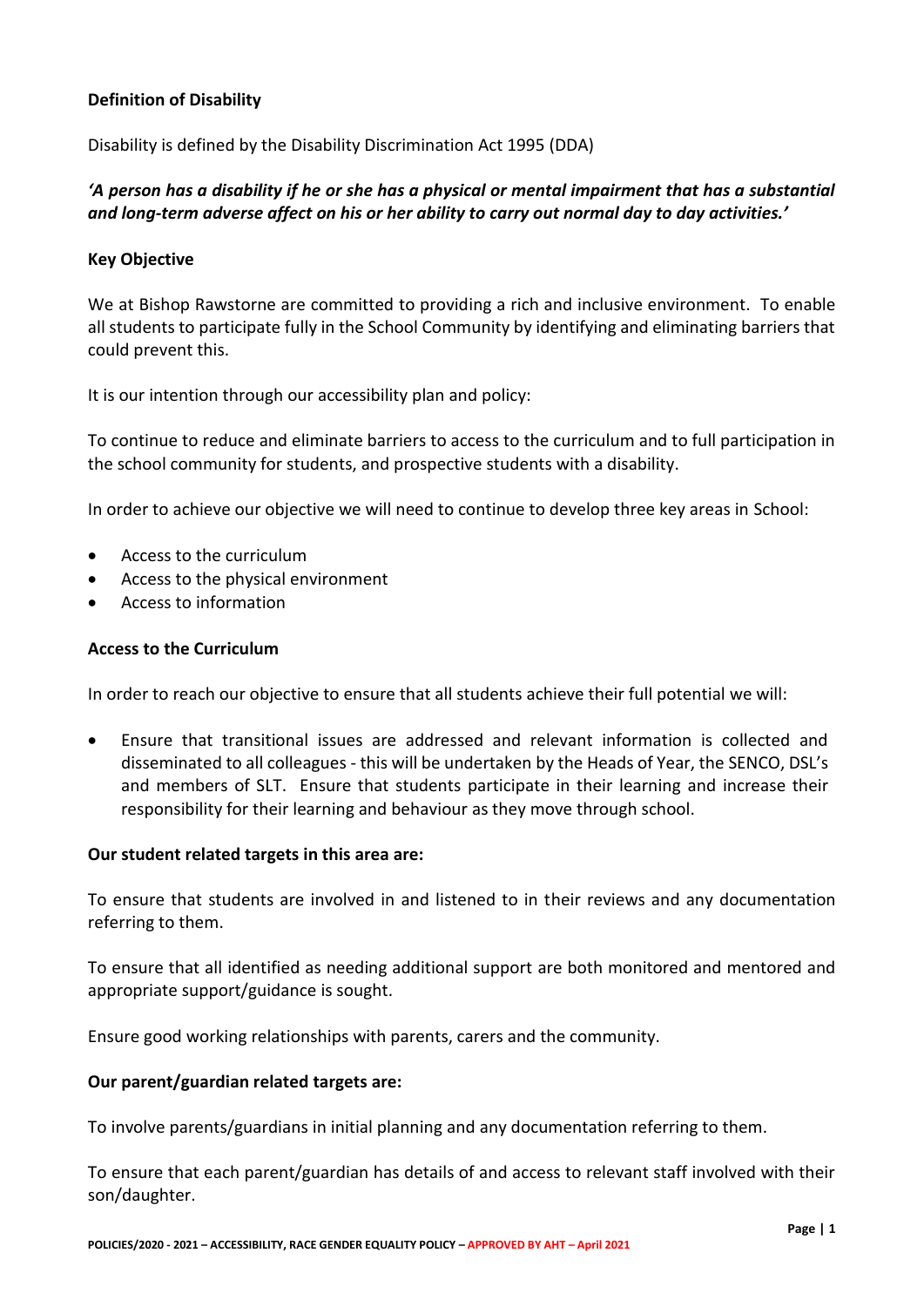To ensure that a record of all relevant professionals/agencies involved with the student is available to parents/guardians and colleagues.

Ensure that the school offers a balanced curriculum that is accessible to each student and promotes high standards of attainment and achievement.

Ensure that the learning needs of students with additional educational needs or other such issues are identified and assessed as early as possible, and their progress is closely monitored.

Ensure that all staff are involved in planning and meeting the needs of vulnerable students including those with additional educational needs.

Ensure that all staff receive relevant and CPD.

Ensure that School liaises with outside agencies effectively to meet the needs of staff and students.

#### **Liaison targets include:**

Match the needs of students with relevant documentation, for example and EHC plan or other educational needs to appropriate external agency support.

Engage in regular multi-agency meetings to ensure that student needs are met.

Engage in joint training, utilising the expertise of partners.

#### **Access to the Physical Environment**

School, with some support from other relevant agencies takes account of the needs of students and visitors with physical difficulties and sensory impairments when planning building changes and will continue to do so when undertaking future improvements and refurbishments of the site and premises.

School will review its existing audit of facilities and develop ways of making the physical environment more accessible.

School will continue to consider the specific requirements of students with different impairments and how these can be catered for in School.

School will continue to seek and follow advice of services such as other schools, Local Authority, the government and independent bodies to achieve best practice.

#### **Access to Information**

School will continue to audit existing methods of providing information and media utilised, develop these to improve accessibility.

All staff has access to relevant student information and this information is available on the school teachers drive. In addition they receive regular individual email updates from key staff with student information/feedback requests.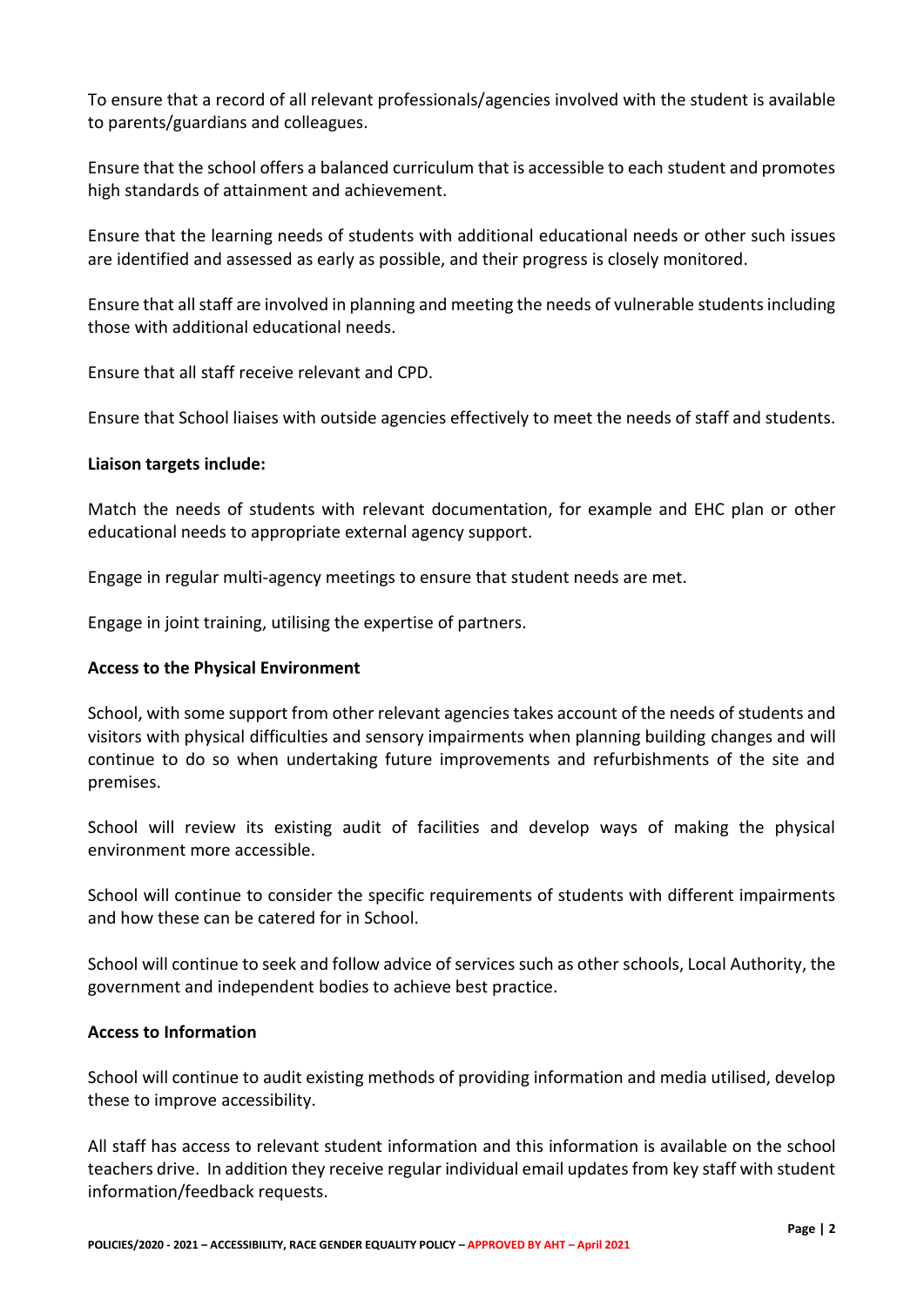School will continue to make itself aware of local services, including those provided by the Local Authority, for providing information in alternative formats when required or requested.

#### **Race/Gender Equality**

Our aims reflect:

- A need to promote and support mutual respect and understanding amongst all those at work in, and use the services of, our school.
- A clear stand against racism and intolerance within school and the local community.
- A commitment from staff to keep under constant review the teaching and learning strategies within the classroom.
- The provision of a broad curriculum for all students which reflects the diversity of the society in which we live.
- The need to value children's own experiences.
- The need to monitor and review the school's policies and practices, including employment opportunities and teacher expectation, so as to reflect the philosophy and ethos of the school.
- The need to avoid bias and stereotyping in all areas of the curriculum.

Carefully planned and timely executed strategies are essential in creating a harmonious atmosphere where students can develop to their full potential. As a school we already do much to further these aims. We monitor student performance in tests on a gender basis. We ensure that opportunities are available to all. Our library resource-centre is well stocked with both displays and a selection of fiction and non-fiction literature from around the world. We try to ensure that visiting speakers and outside agencies that work with school reflect the diverse society in which we live.

#### **Implementation**

Admissions – The school follows the Governing Bodies Admission Policy, which does not permit race, colour or disability to be used as a criteria for admission.

**Discrimination** 

- We reject any form of discrimination. All forms of discrimination within school will be treated seriously.
- Such incidents will be monitored and recorded. Incidents will also be available to Trustees.
- It will be made clear to offending individuals that such behaviour is unacceptable.

#### **Students**

- If subsequent incidents occur, parents will be involved.
- Racist symbols, badges and insignias on bags are forbidden in school.
- Graffiti is forbidden and will be removed immediately.

#### **Staff**

- Staff appointments will be made based upon strict professional criteria.
- The school values diversity amongst staff and associate teachers.
- Staff should be made aware of the historical and contemporary processes which have caused and may continue to sustain racism. Knowledge of the background and experience of ethnic minority students is fundamental to successful teaching and learning strategies.